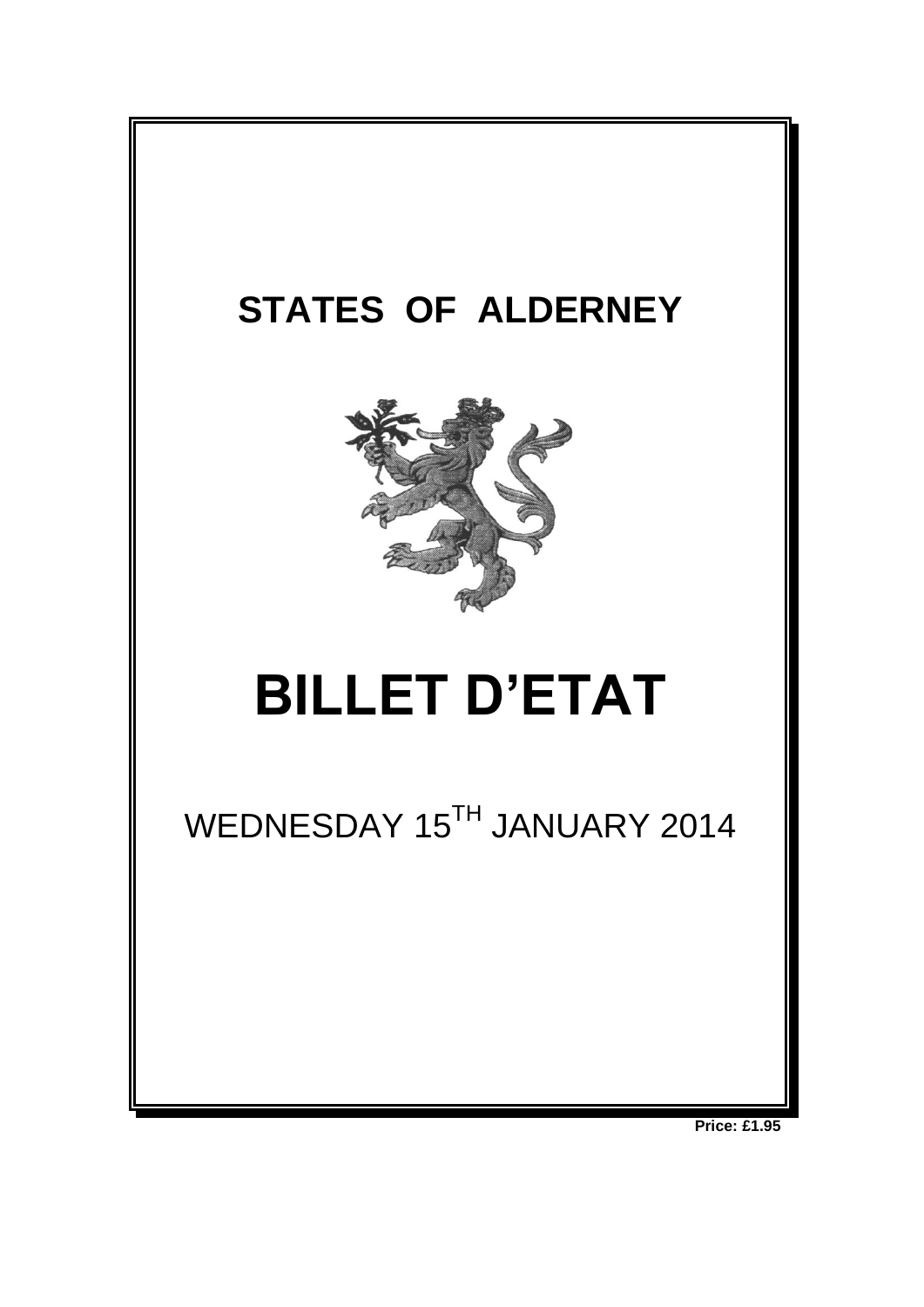# **STATES OF ALDERNEY**

## **BILLET D'ETAT FOR WEDNESDAY 15TH JANUARY 2014**

#### Members of the States:

I have the honour to inform you that the Meeting of the States will be held at 5:30 pm on Wednesday  $15<sup>th</sup>$  January 2014. This will be preceded by the People's Meeting, which will be held on Wednesday  $8<sup>th</sup>$  January 2014 at 7:00 pm in the Island Hall.

> W Stuart Trought President

## **Item l Opening of the States**.

## **Item II** Presentation of Warrant

The representative of His Excellency the Lieutenant-Governor of the Bailiwick of Guernsey will present his warrant of appointment

## **Item III Election Procedure**

**The States is asked to decide whether the following elections should be by verbal vote, otherwise Rule 20 of the Rules of Procedure of the States Alderney, shall come into operation, ie., voting shall, unless the States otherwise resolves, be carried out by written ballot.**

## **Item IV Vice President**

**The States is asked to elect a Vice President for 2014.**

## **Item V Appointment Of Auditors**

**The States is asked to appoint KPMG Channel Islands Limited to be the States Auditors for 2014.**

## **Item VI Policy and Finance Committee Mandate**

**The States is asked to approve the mandate of the Policy and Finance Committee, as follows:-**

*"To formulate and make recommendations to the States on all policy matters.*

*To be accountable for the financial management of the States.*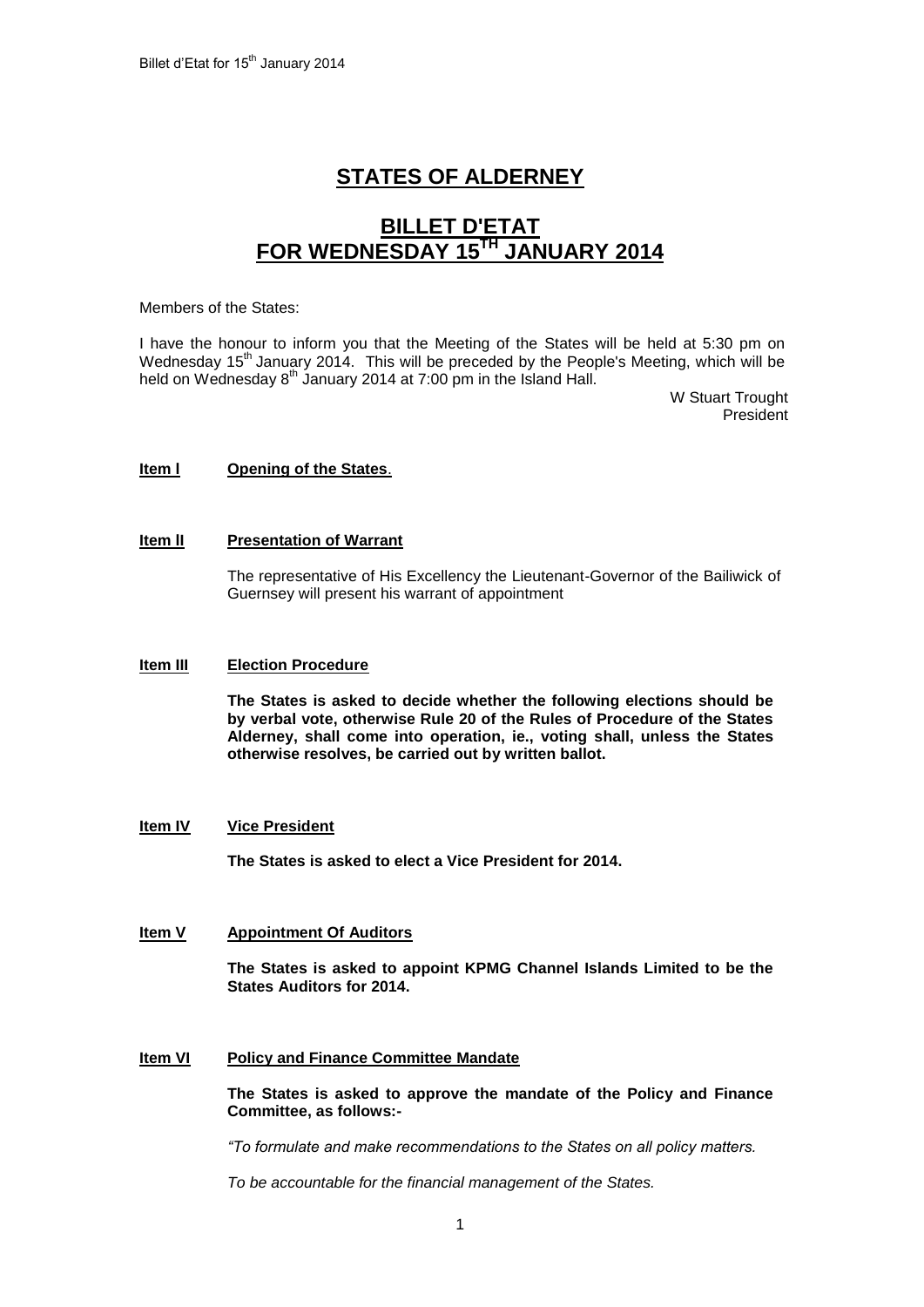*To operate within the policies, guidelines and resolutions of the States.*

*To liaise and negotiate with the States of Guernsey on all matters relating to the provision of transferred services and finance.*

*To be responsible for all external affairs.*

*To liaise with the General Services Committee and the Building and Development Committee in relation to their budget and legislative requirements.*

*To perform the following functions:*

#### *Finance:*

*To present to the States the annual budget and audited accounts and, where necessary, report to the States thereon.*

*To monitor the income and expenditure of the States, its Committees and Trust Funds and, where appropriate, to add comment and recommendation to all applications to the States for money, votes and/or submissions to the States where public income and expenditure is involved.*

*To deal with all borrowings as authorised by the States, loans and the*  administration of all monies accruing to the States for specific purposes under *the terms of various Trusts and Funds.*

*To be responsible for recommending to the States, whether by Ordinance or otherwise, the fees, dues and charges levied by the States for the provision of any service required to be provided under legislation and to approve the rents payable for States' land and properties.* 

*To be responsible for recommending to the States the level of Occupier's Rates.*

*To advise on the rents, premiums (if any) and duration of leases to be granted by the General Services Committee for all other States properties.*

*To submit leases to the States for approval in accordance with the Budget Rules and Procedures.*

*To be responsible for:-.*

- *a. dealing with States borrowings authorised by the States for specific purposes*
- *b. all States insurances*
- *c. postage stamp and coin issues and design approvals*
- *d. dealing with grants not exceeding £5000*
- *e. dealing with Hawkers Licences.*

#### *The Economy:*

*To initiate, pursue and report to the States upon matters relating to the economy of the Island, including immigration, population, social services (financial aspects only), the development of an economic plan, employment, industry and e-commerce.*

*To deal with external authorities in fiscal and commercial matters.*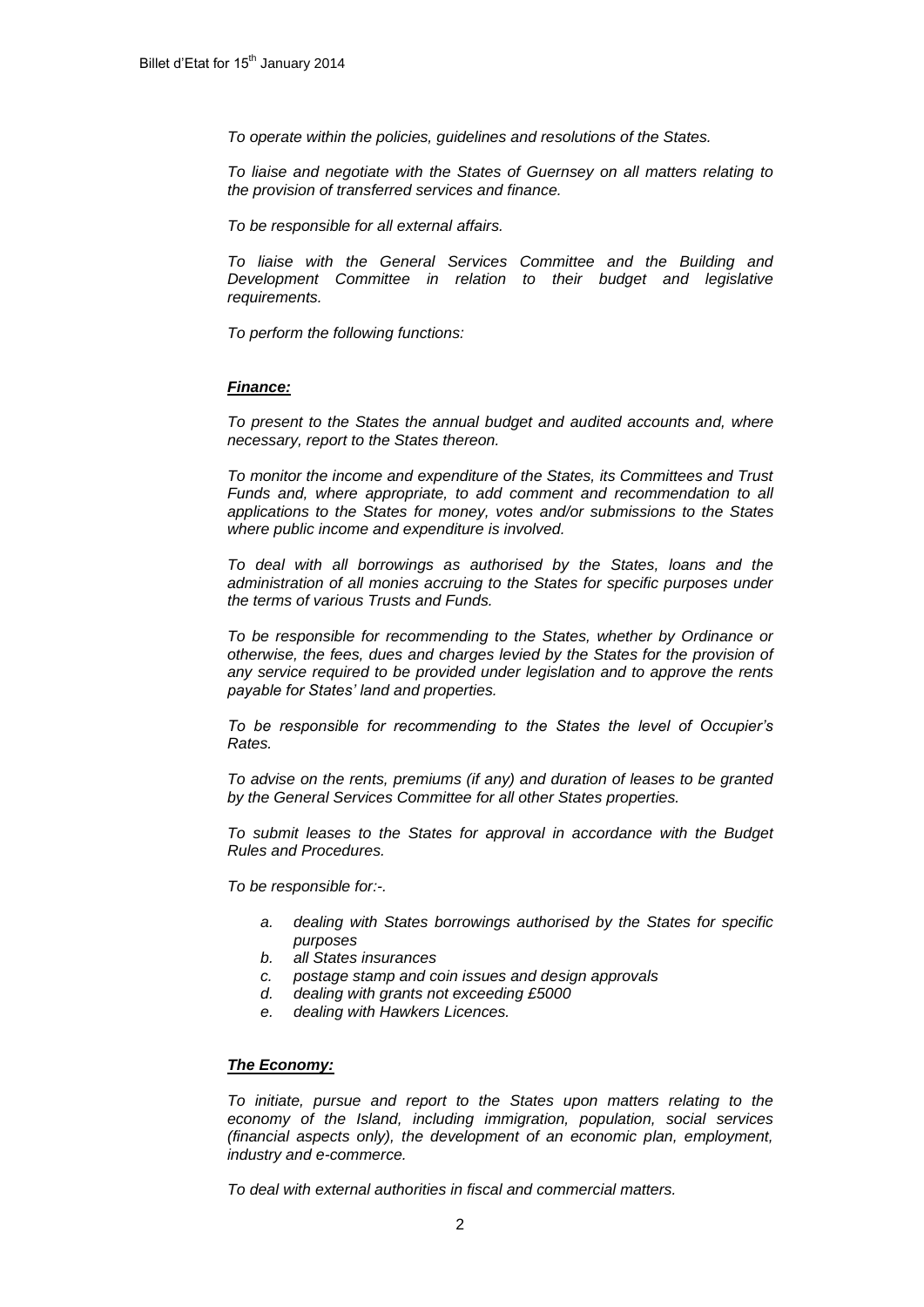*To be responsible for public relations and the promotion of the Tourist Industry.*

*To monitor the economic policy of the States and to report and make recommendations for such amendments as deemed necessary.*

*To liaise with the Commerce and Employment Department on matters relating to economic planning.*

#### *Constitution and Legal Matters:*

*To be responsible for all matters affecting the Constitution and all legislation (other than legislation falling specifically within the responsibility of the General Services and the Building and Development Control Committee).* 

*To be responsible for all matters relating to International Conventions, Treaties, Agreements, EU Directives and extended legislation from the United Kingdom.*

*To liaise as necessary with the Court of Alderney.*

*To be responsible for and the leasing and use of all States-owned Forts.*

*To be responsible for matters affecting:- Elections; Census; Import and Export Control; Telecommunications; Postal Services, Philately and Currency; Gambling; Emergency Fuel Control (The Energy (Bailiwick of Guernsey) Law, 1978); Dangerous Weapons; Civil Aviation; and Youth Training and Adult Education. Youth Services and activities.*

*To be responsible for all matters relating to welfare.*

*To be responsible for all matters not specifically falling within the mandate of the General Services Committee and the Building and Development Control Committee.*

#### *Staff and Offices:*

*To be the States Employment Board with responsibility for all matters relating to the employment of Established Staff and Public Service Employees (PSE's); and the management of office accommodation; to be the Civil Service Board referred to in the Terms and Conditions of Service for Civil Servants and the Terms and Conditions of Employment for Public Service Employees as agreed between the Board and Unite, the Union.* 

*In particular to be responsible for the appointment of staff and the preparation and review of the Terms and Conditions of Service of all salaried staff (subject to the relevant provisions of the Government of Alderney Law) and to liaise with the Association of Guernsey Civil Servants.*

*To control establishment numbers.*

*To be responsible for staff pensions.*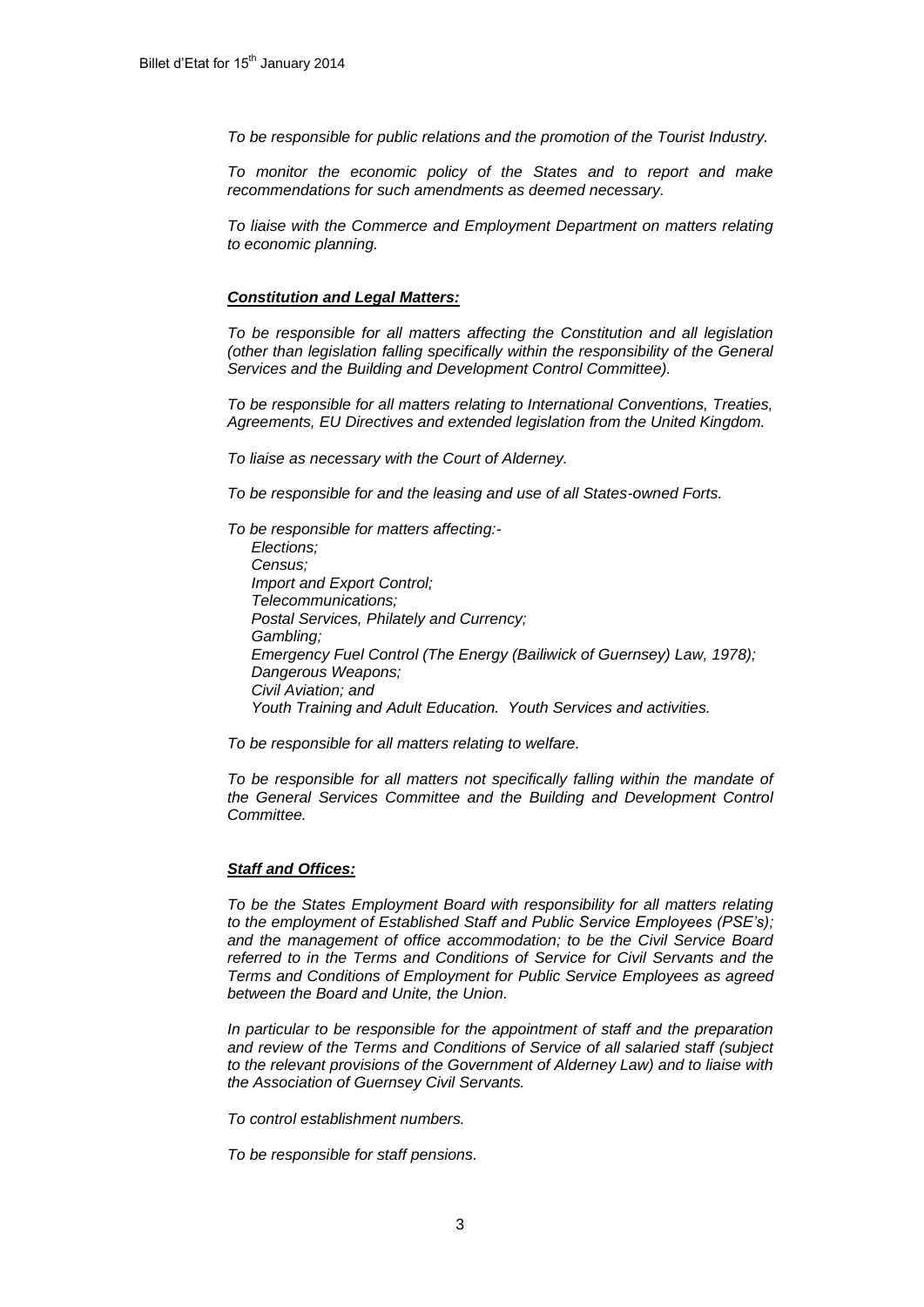*To liaise with Trades Unions on matters relating to the Terms and Conditions of Employment for Public Service Employees."*

#### **Item VIl General Services Committee Mandate**

**The States is asked to approve the mandate of the General Services Committee, as follows:-**

*"To be accountable to the States for the provision and implementation of all Government services provided and/or required by legislation, resolution or policy of the States within agreed budgets.*

*To liaise with the Policy and Finance Committee in relation to budgetary and legislative requirements.*

*To operate within the policies, guidelines and resolutions of the States.*

*In particular, to perform the following functions:-*

*To be accountable for the administration of the harbour and its functions and to make recommendations to the Policy and Finance Committee on all fees, dues and charges required to be levied by legislation.*

*To deal with shipping and all matters relating to the sea.*

*To be responsible for the continuing investigations into a marina in Alderney.*

*To deal with all matters relating to the railway.*

*To administer and maintain all States' buildings including offices; to be accountable for all public works; to place contracts for public works; to be responsible for refuse collection and its disposal.*

*To be responsible for the Fire Brigade; for emergency services; for sewage disposal; and for traffic control.*

*To be accountable for all States' properties which are not the responsibility of the Policy and Finance Committee.* 

*To be responsible for recreation and sports activities.* 

*To be responsible for the Saye Beach Camp site.*

*To be responsible for all matters relating to the allocation of States housing.*

*To be accountable as the Water Board for the provision of water supplies on the Island in accordance with the legislation applicable thereto.*

*To be responsible for the leasing of all States Properties, other than Forts, in the ownership of the States; to deal with all matters relating to agriculture, livestock, other animals, birds and vermin; to administer the Island of Burhou; to be responsible for forestation and fencing and management of all States land including the consolidation of parcels and not to reduce the area of such land without the authority of the States; and be responsible for the slaughterhouse.*

*To be responsible for all matters relating to sea fisheries.*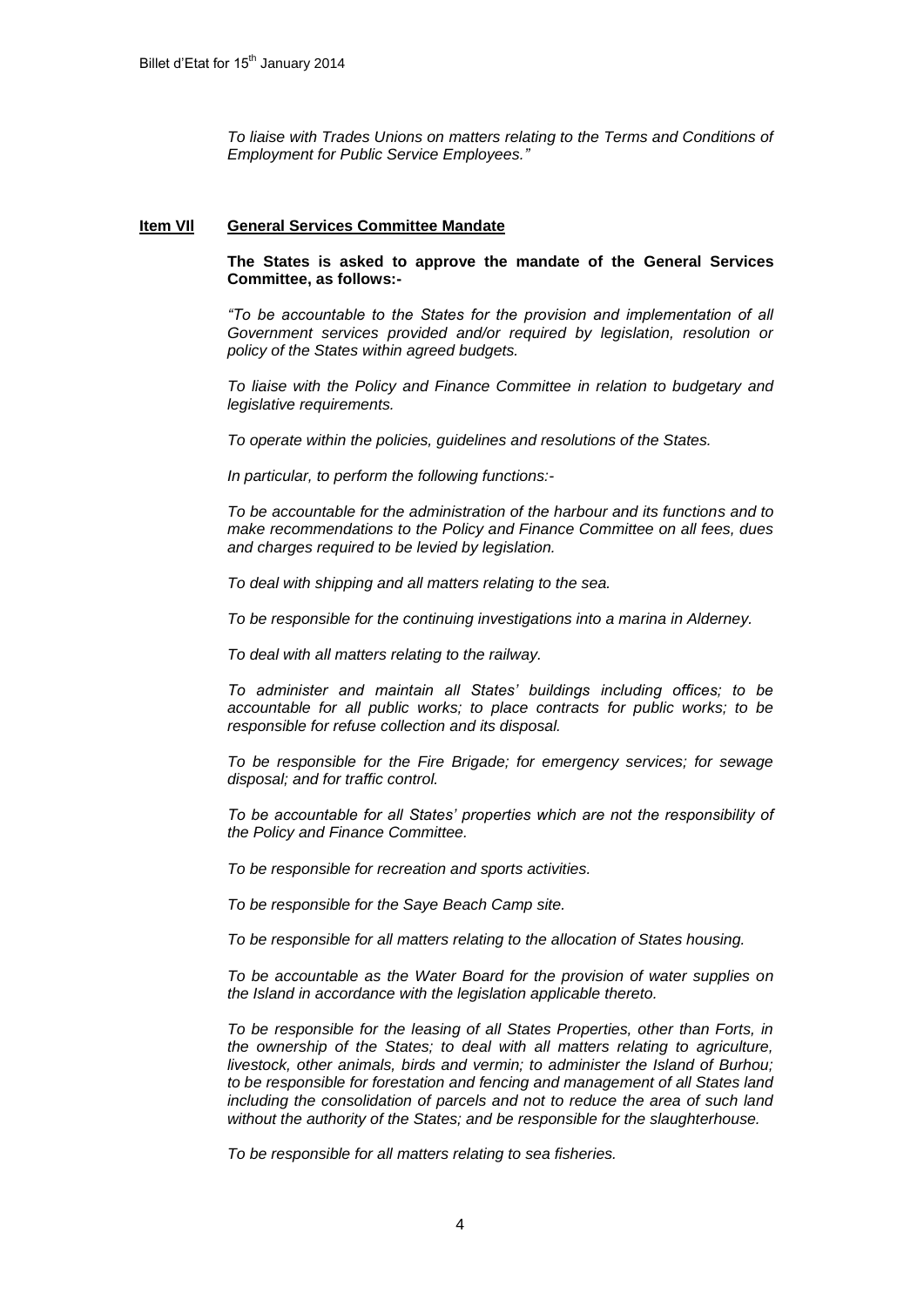*To be responsible for environmental monitoring and for the co-ordination of public services in the event of a civil emergency.* 

*To be responsible for the establishment of a working party to be known as the Civil Emergency Working Party which shall include amongst its members the following people:-*

*The President of the States, the States Analyst, the Chief Fire Officer, the Manager of the Water Board, the States Engineer, the General Manager of Alderney Electricity Limited, the resident Sergeant of the Police in Alderney, the Harbour Officer, a Medical Practitioner; a representative of St. John Ambulance (unless otherwise represented); a Communications adviser(s); the person appointed as Co-ordinator of the emergency services, and if in existence the Officer Commanding the Junior Militia.*

*The Working Party shall appoint a Chairman from amongst its members."*

## **Item VIII Building and Development Control Committee Mandate**

## **The States is asked to approve the mandate of the Building and Development Control Committee as follows:-**

*"To be the Authority for approving plans in both the public and private sector; to be responsible for the Le Banquage Housing Scheme; to administer The Building and Development Control (Alderney) Law, 2002, as amended; to be the Committee to make recommendations to the States on the maximum number of dwellings to be permitted in any given period in accordance with Section 15 of The Building & Development Control (Alderney) Law, 2002; to administer Building Regulations made under the provisions of The Building & Development Control (Alderney) Law, 2002, and any other law or laws by which they may be replaced.*

*To be responsible for the preparation of a policy and strategy for environmental conservation and ecology on the Island."*

## **Item IX Committee Chairmen**

**The States is asked to elect the Chairmen of the following Committees:**

- **1. Policy and Finance Committee**
- **2. General Services Committee**
- **3. Building and Development Control Committee**
- **4. Business Development, Tourism and Marketing Committee**
- **5. Finance Committee**

## **Item X Members of the Policy and Finance Committee**

**The States is asked to elect the Members of the Policy and Finance Committee.**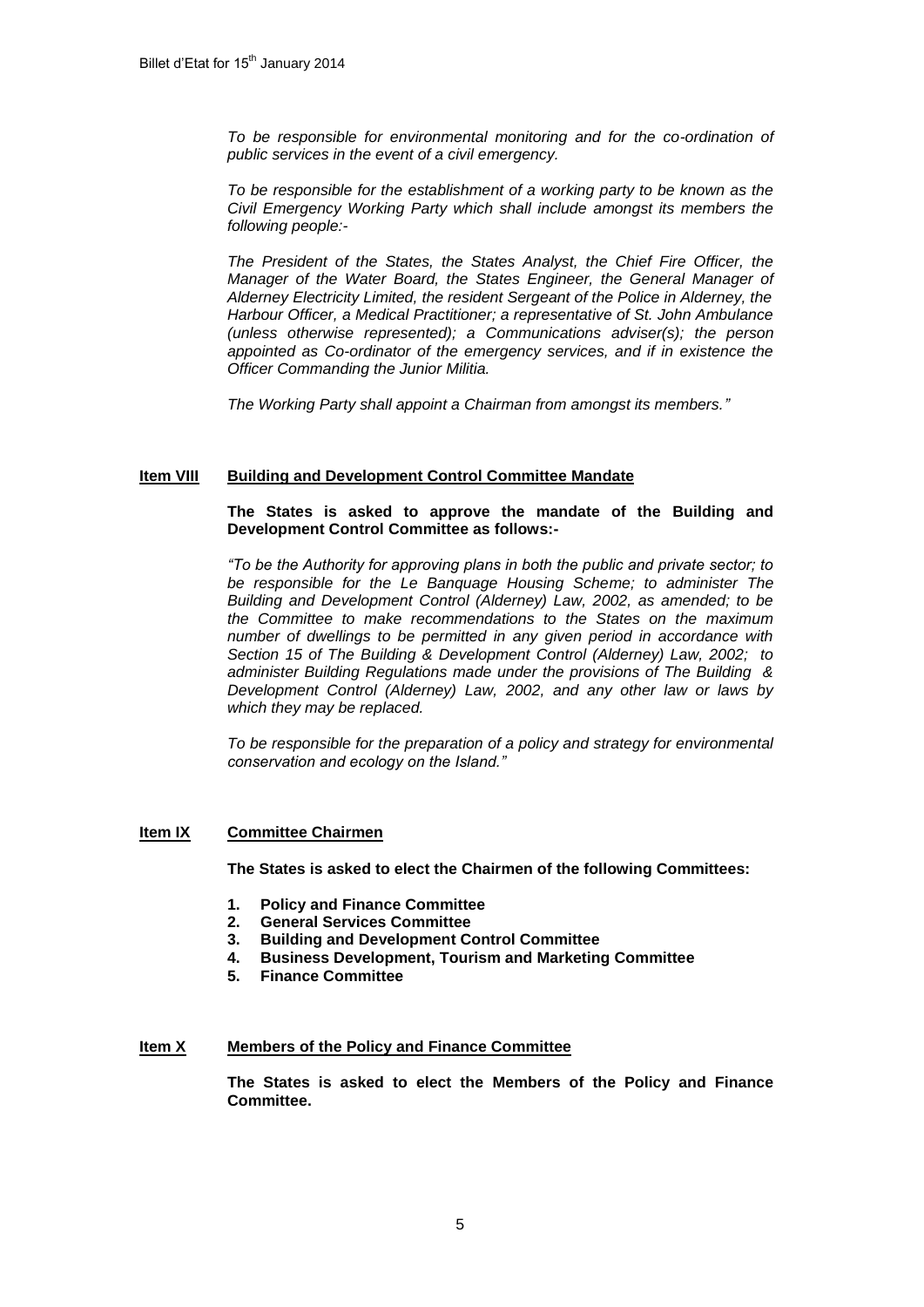## **Item XI Other Appointments:- Commonwealth Parliamentary Association**

**The States is asked to elect three members to sit on the Management Committee in the affairs of the Alderney Branch of the Commonwealth Parliamentary Association (the President being Ex-officio Chairman).**

## **Item XII Other Appointments:- St Anne's School Management Committee**

**The States is asked to elect one member as a Representative on the Management Committee of St Anne's School for a period of three years expiring on 31st January 2017.** 

## **Item XlII The States of Alderney Bank Accounts**

**The States is asked to make the following arrangements relating to the operation of the States of Alderney Bank Accounts:-**

- **1. To empower any one member of the Policy and Finance Committee with the States Treasurer or her deputy, or the Chief Executive and the States Treasurer or her deputy, to operate the States of Alderney Bank Accounts.**
- **2. To empower any one member of the Policy and Finance Committee with the States Treasurer or her deputy, or the Chief Executive and the States Treasurer or her deputy, to operate the States of Alderney Water Board Bank Accounts.**

## **Item XIV Election of Alderney Representatives to sit in the Guernsey States of Deliberation**

**Following the procedure as laid out in the Resolution of The States of Alderney dated 18th October 2006 and the Plebiscite election of 1st December 2012, the States is asked:-**

- **(a) To elect two members to sit in the Guernsey States of Deliberation for 2014, and**
- **(b) To elect two other members to sit in the Guernsey States of Deliberation as Alternative Representatives for 2014.**

## **Item XV Regulation on Nutrition and Health claims and Implementation of Food Supplements Directive – deferred from December Billet**

**The following letter has been received from Mr Simonet, Chairman of the Policy and Finance Committee:-**

*"On 30 December 2006 a Regulation of the European Parliament and of the Council of the European Union on nutrition and health claims made on foods was published as Regulation (EC) 1924/2006. For the first time, this Regulation lays down harmonised rules across the European Union for the use of nutrition claims such as "low fat", "high fibre" or health claims such as "reducing blood cholesterol".*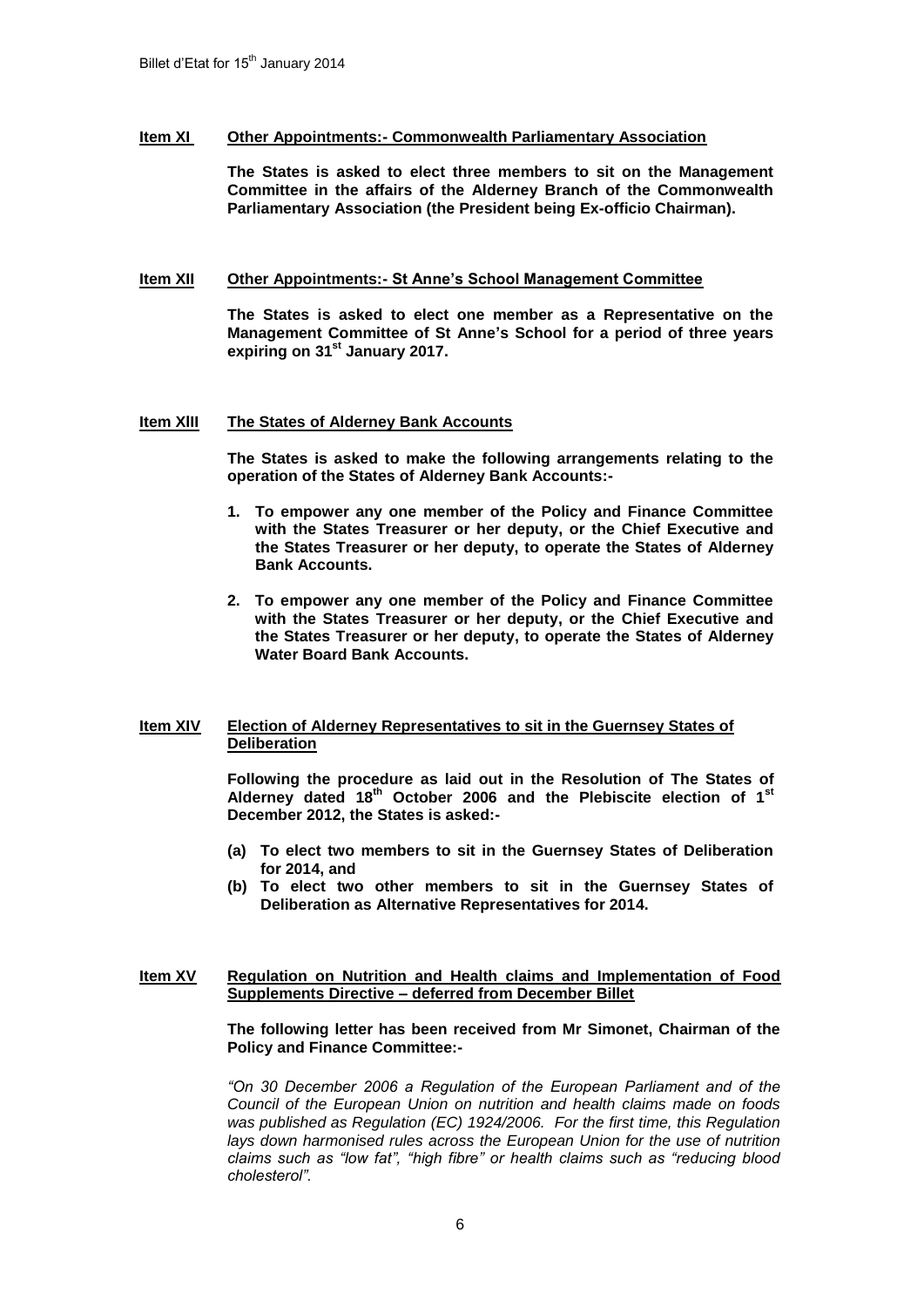*This Regulation foresees implementing measures to ensure that any claim made on foods' labelling, presentation or marketing in the European Union is clear, accurate and based on evidence accepted by the whole scientific community. Consequently foods bearing claims that could mislead consumers will be eliminated from the market. In addition, in order to bear claims, foods will have to have appropriate [nutrient profiles](http://ec.europa.eu/food/food/labellingnutrition/claims/nut_profiles_en.htm) which will be set. This will enhance the consumers' ability to make informed and meaningful choices.*

*"The European Communities (Implementation of Council Regulation on Nutrition and Health Claims) (Alderney) Ordinance, 2014" brings regulation (EC) 1924/2006 into force in the Island of Alderney subject to modifications as laid out in the Ordinance.*

*The [Directive 2002/46/EC](http://eur-lex.europa.eu/LexUriServ/LexUriServ.do?uri=CELEX:32002L0046:EN:NOT) of the European Parliament and Council of 10 June 2002 on the approximation of the laws of Member States relating to food supplements establishes harmonised rules for the labelling of food supplements and introduces specific rules on vitamins and minerals in food supplements. The aim being to harmonise the legislation and to ensure that these products are safe and appropriately labelled so that consumers can make informed choices. The purpose of "The European Communities (Implementation of Food Supplements Directive) (Alderney) Ordinance, 2014" is to implement in respect of the Island of Alderney certain provisions in the Food Supplements Directive (2002/46/EC).*

*"The European Communities (Implementation of Council Regulation on Nutrition and Health Claims) (Alderney) Ordinance, 2014" and "The European Communities (Implementation of Food Supplements Directive) (Alderney) Ordinance, 2014" have been drafted by Law Officers Chambers and I would be grateful if you would place this matter before the next meeting of the States of Alderney with an appropriate proposition.*

> *Francis Simonet Chairman"*

**The States is asked to approve:**

**"The European Communities (Implementation of Council Regulation on Nutrition and Health Claims) (Alderney) Ordinance, 2014";** 

**and**

**"The European Communities (Implementation of Food Supplements Directive) (Alderney) Ordinance, 2014".**

## **Item XVI The Building and Development Control (Alderney) (Amendment and Fees) Ordinance, 2014**

**The following letter has been received from Mr Birmingham, Chairman of the Building and Development Control Committee:-**

*"The Building and Development Control Committee is proposing to make certain*  amendments to the Building and Development Control (Alderney) Law, 2002. *Although a review of the building and development control process on the Island is in progress, the amendments that the Committee is hereby proposing have*  been pending for some time, and are considered not to be detrimental to the *review.*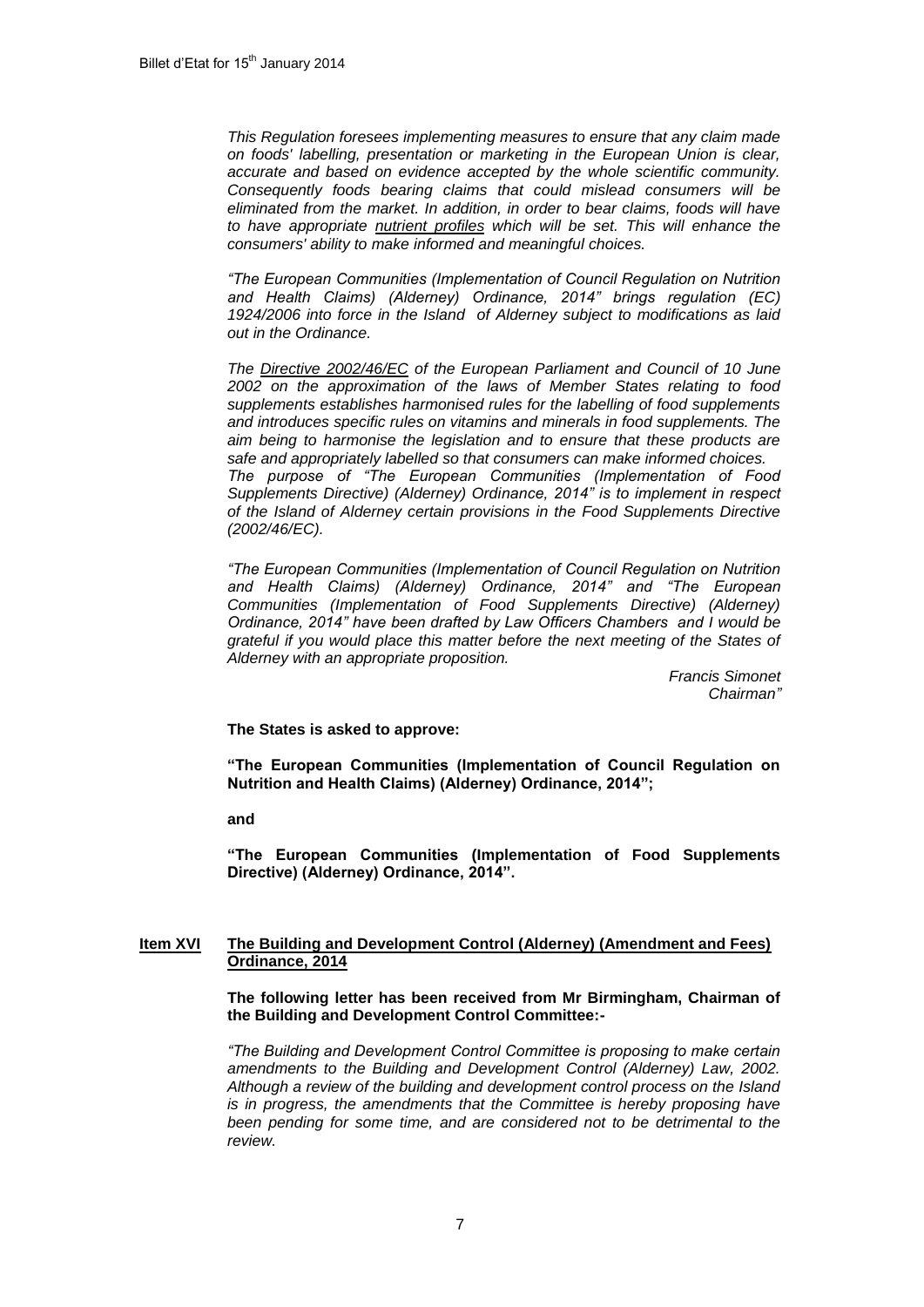*The proposed amendments cover three areas: Control of construction of dwellings, Building Regulations and Fees. The proposed amendments are explained further below: -*

#### *Construction of a dwelling*

*Presently, planning permission can only be granted by the Committee for the*  construction of a dwelling if the applicant is a local resident who has not *previously owned property, or is a person that the States has exempted from the provisions of the Law by Ordinance. Currently, the legal interpretation of construction of a dwelling includes the construction of a dwelling to replace an existing dwelling. The Committee is proposing that the Law is amended to exclude from the provisions of Section 33 of the Law, the demolition and reconstruction of a dwelling on the same site.*

*The other proposed amendment to this area of the Law is to facilitate the subdivision of existing dwellings to provide one or more additional dwellings without the restrictions contained within Section 33. The Committee is proposing that the Law is amended to exclude from the provisions of Section 33 of the Law, the conversion of an existing dwelling to provide additional dwellings.* 

*Both of the proposed amendments will not obviate the requirement for planning permission in such circumstances; all relevant planning policies and considerations will still be taken into account by the Building and Development Control Committee when considering such proposals.* 

#### *Building Regulations*

*Building Regulations are concerned with the technical requirements associated with the construction process including the way in which the building is constructed, its structural stability, means of escape and fire precautions, weather resistance, energy conservation, sound insulation and access and facilities for all users.*

*Building Regulations in Alderney have not been updated since 1978. Up-to-date Building Regulations have been drafted, but before they can be legally implemented, the Building and Development Control (Alderney) Law, 2002 needs to be amended in order to give clear powers to reflect the requirements of modern regulations, with regards to both the practical and administrative requirements of the Regulations.* 

#### *Fees*

*Fees for planning and building regulation applications are currently charged under the Fees (Alderney) Ordinance, 1990, and these fees have not been increased since 2009.* 

*The Ordinance being proposed provides clearer provisions for planning application and building regulation fees, and sets out the charges for both types of application in separate schedules. The Ordinance will repeal the planning and building regulation fees payable under the Fees (Alderney) Ordinance, 1990.*

*The First Schedule contains fees payable for planning applications. The main differences between the proposed fees and the current fees are: a change in format to better cover the type of works applied for, metrification, an approximate increase of 5% on current fees, and a double fee chargeable on retrospective applications.*

*The Second Schedule contains fees payable for Building Regulation applications. Fees for these applications are currently calculated on the floor area of the works. This is not always considered to be a fair or practical way of calculating the fee. The new format is intended to better cover the types of*